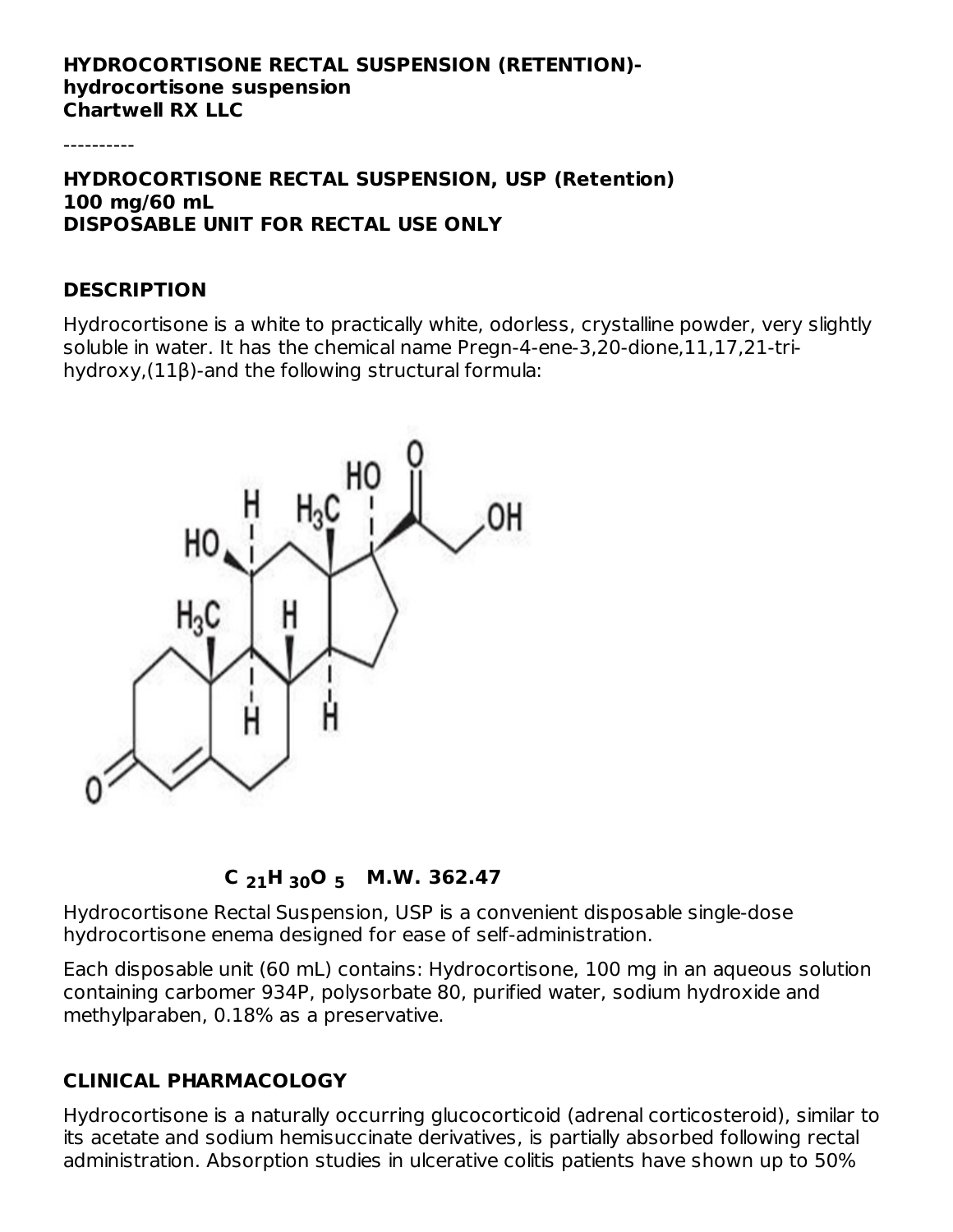absorption of hydrocortisone administered as Hydrocortisone Rectal Suspension, USP and up to 30% of hydrocortisone acetate administered in an identical vehicle.

Hydrocortisone Rectal Suspension, USP provides the potent anti-inflammatory effect of hydrocortisone. Because this drug is absorbed from the colon, it acts both topically and systemically. Although rectal hydrocortisone, used as recommended for Hydrocortisone Rectal Suspension, USP, has a low incidence of reported adverse reactions, prolonged use presumably may cause systemic reactions associated with oral dosage forms.

### **INDICATIONS AND USAGE**

Hydrocortisone Rectal Suspension, USP is indicated as adjunctive therapy in the treatment of ulcerative colitis, especially distal forms, including ulcerative proctitis, ulcerative proctosigmoiditis, and left-sided ulcerative colitis. It has proved useful also in some cases involving the transverse and ascending colons.

### **CONTRAINDICATIONS**

Systemic fungal infections; and ileocolostomy during the immediate or early postoperative period.

### **WARNINGS**

In severe ulcerative colitis, it is hazardous to delay needed surgery while awaiting response to medical treatment.

Damage to the rectal wall can result from careless or improper insertion of an enema tip.

In patients on corticosteroid therapy subjected to unusual stress, increased dosage of rapidly acting corticosteroids before, during, and after the stressful situation is indicated.

Corticosteroids may mask some signs of infection, and new infections may appear during their use. There may be decreased resistance and inability to localize infection when corticosteroids are used.

Prolonged use of corticosteroids may produce posterior subcapsular cataracts, glaucoma with possible damage to the optic nerves, and may enhance the establishment of secondary ocular infections due to fungi or viruses.

### **Usage in pregnancy:**

Since adequate human reproduction studies have not been done with corticosteroids, the use of these drugs in pregnancy, nursing mothers or women of child-bearing potential requires that the possible benefits of the drug be weighed against the potential hazards to the mother and embryo or fetus. Neonates born of mothers who have received substantial doses of corticosteroid during pregnancy should be carefully observed for signs of hypoadrenalism.

Average and large doses of hydrocortisone or cortisone can cause elevation of blood pressure, salt and water retention, and increased excretion of potassium. These effects are less likely to occur with the synthetic derivatives except when used in large doses.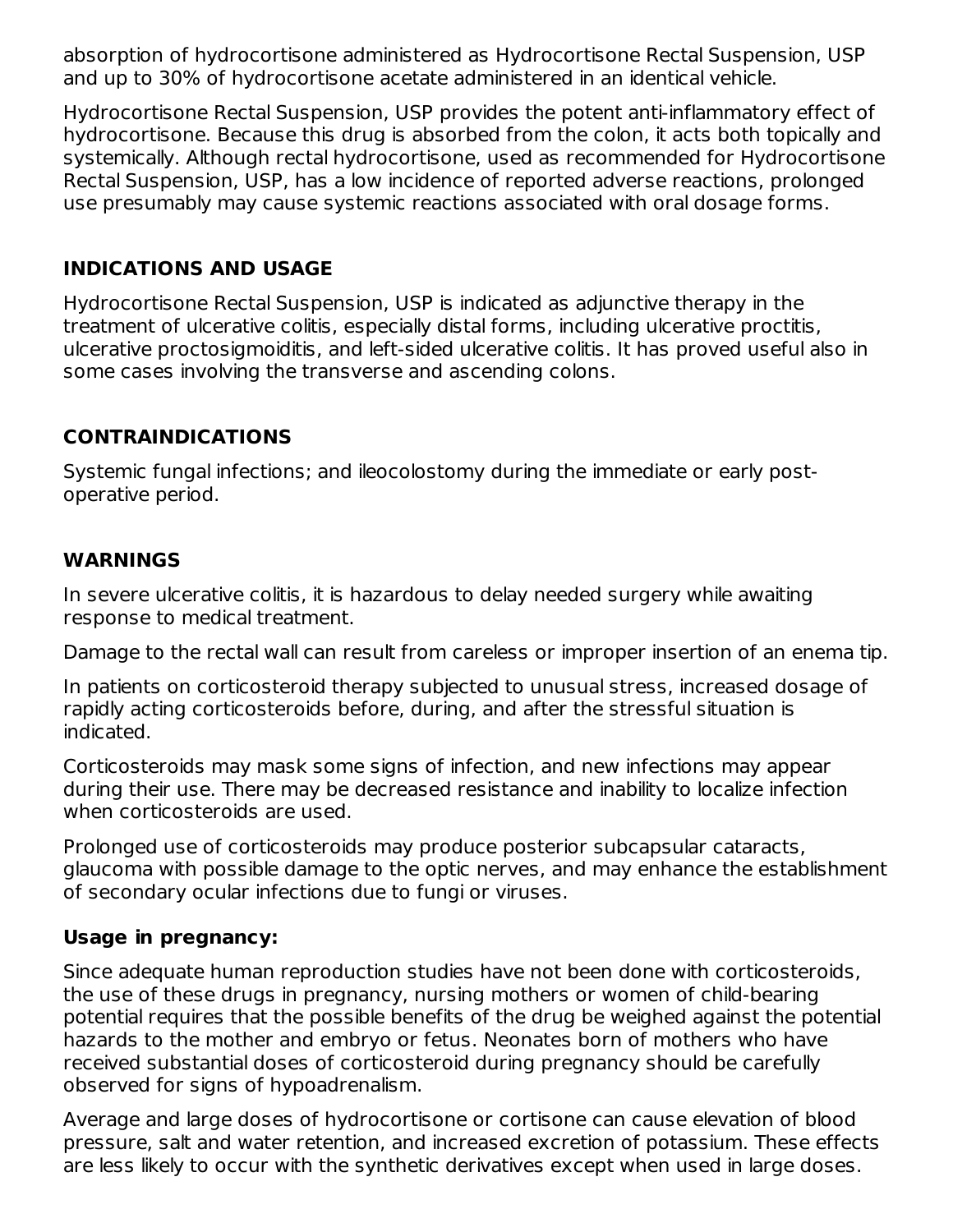Dietary salt restriction and potassium supplementation may be necessary. All corticosteroids increase calcium excretion.

#### **While on corticosteroid therapy, patients should not be vaccinated against smallpox. Other immunization procedures should not be undertaken in patients who are on corticosteroids, especially on high dose, because of possible hazards of neurological complications and a lack of antibody response.**

Persons who are on drugs which suppress the immune system are more susceptible to infections than healthy individuals. Chicken pox and measles, for example, can have a more serious or even fatal course in non-immune pediatric patients or adults on corticosteroids. In such pediatric patients or adults who have not had these diseases, particular care should be taken to avoid exposure. How the dose, route and duration of corticosteroid administration affects the risk of developing a disseminated infection is not known. The contribution of the underlying disease and/or prior corticosteroid treatment to the risk is also not known. If exposed to chicken pox, prophylaxis with varicella zoster immune globulin (VZIG) may be indicated. If exposed to measles, prophylaxis with pooled intramuscular immunoglobulin (IG) may be indicated. (See the respective package inserts for complete VZIG and IG prescribing information.) If chicken pox develops, treatment with antiviral agents may be considered.

If corticosteroids are indicated in patients with latent tuberculosis or tuberculin reactivity, close observation is necessary as reactivation of the disease may occur. During prolonged corticosteroid therapy, these patients should receive chemoprophylaxis.

# **PRECAUTIONS**

### **General:**

Hydrocortisone Rectal Suspension, USP should be used with caution where there is a probability of impending perforation, abscess or other pyogenic infection; fresh intestinal anastomoses; obstruction; or extensive fistulas and sinus tracts. Use with caution in presence of active or latent peptic ulcer; diverticulitis; renal insufficiency; hypertension; osteoporosis; and myasthenia gravis.

Steroid therapy might impair prognosis in surgery by increasing the hazard of infection. If infection is suspected, appropriate antibiotic therapy must be administered, usually in larger than ordinary doses.

Drug-induced secondary adrenocortical insufficiency may occur with prolonged Hydrocortisone Rectal Suspension, USP therapy. This is minimized by gradual reduction of dosage. This type of relative insufficiency may persist for months after discontinuation of therapy; therefore, in any situation of stress occurring during that period, hormone therapy should be reinstituted. Since mineralocorticoid secretion may be impaired, salt and/or a mineralocorticoid should be administered concurrently.

There is an enhanced effect of corticosteroids on patients with hypothyroidism and in those with cirrhosis.

Corticosteroid should be used cautiously in patients with ocular herpes simplex because of possible corneal perforation.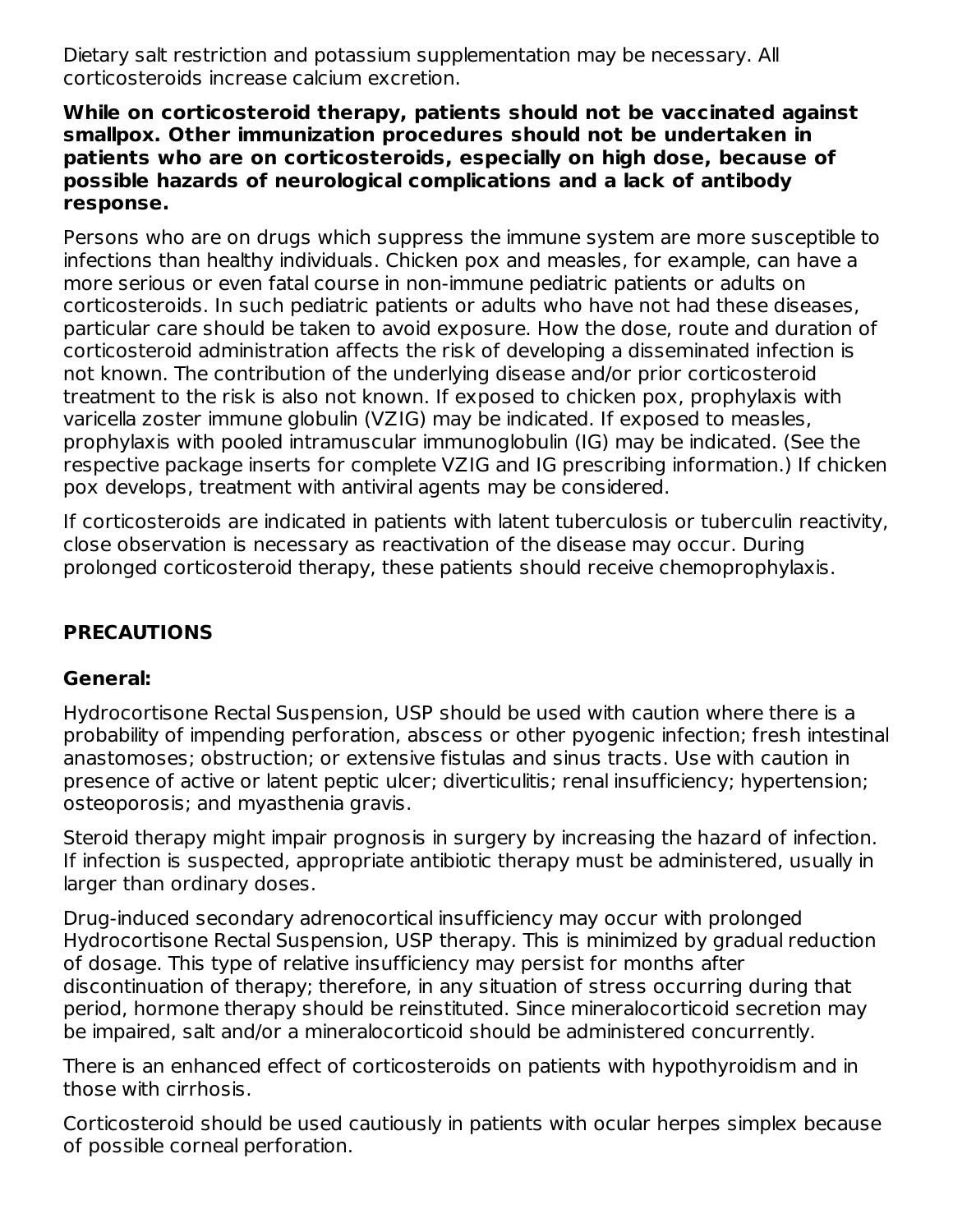The lowest possible dose of corticosteroid should be used to control the conditions under treatment, and when reduction in dosage is possible, the reduction should be gradual.

Psychic derangement may appear when corticosteroids are used, ranging from euphoria, insomnia, mood swings, personality changes, and severe depression, to frank psychotic manifestations. Also, existing emotional instability or psychotic tendencies may be aggravated by corticosteroids.

Aspirin should be used cautiously in conjunction with corticosteroids in hypoprothrombinemia.

# **Pediatric Use:**

Safety and effectiveness in pediatric patients have not been established.

Growth and development of pediatric patients on prolonged corticosteroid therapy should be carefully observed.

### **Information for Patients:**

Persons who are on immunosuppressant doses of corticosteroids should be warned to avoid exposure to chicken pox or measles. Patients should also be advised that if they are exposed, medical advice should be sought without delay.

# **ADVERSE REACTIONS**

Local pain or burning, and rectal bleeding attributed to Hydrocortisone Rectal Suspension, USP have been reported rarely. Apparent exacerbations or sensitivity reactions also occur rarely. The following adverse reactions should be kept in mind whenever corticosteroids are given by rectal administration.

**Fluid and Electrolyte Disturbances:** Sodium retention; fluid retention; congestive heart failure in susceptible patients; potassium loss; hypokalemic alkalosis; hypertension. **Musculoskeletal:** Muscle weakness; steroid myopathy; loss of muscle mass; osteoporosis; vertebral compression fractures; asceptic necrosis of femoral and humeral heads; pathologic fracture of long bones. **Gastrointestinal:** Peptic ulcer with possible perforation and hemorrhage; pancreatitis; abdominal distention; ulcerative esophagitis. **Dermatologic:** impaired wound healing; thin fragile skin; petechiae and ecchymoses; facial erythema; increased sweating; may suppress reactions to skin tests. **Neurological:** Convulsions; increased intracranial pressure with papilledema (pseudotumor cerebri) usually after treatment; vertigo; headache. **Endocrine:** Menstrual irregularities; development of Cushingoid state; suppression of growth in pediatric patients; secondary adrenocortical and pituitary unresponsiveness, particularly in times of stress, as in trauma, surgery or illness, decreased carbohydrate tolerance; manifestations of latent diabetes requirements for insulin or oral hypoglycemic agents in diabetics. **Ophthalmic:** Posterior subcapsular cataracts; increased intraocular pressure; glaucoma; exophthalmos. **Metabolic:** Negative nitrogen balance due to protein catabolism.

# **DOSAGE AND ADMINISTRATION**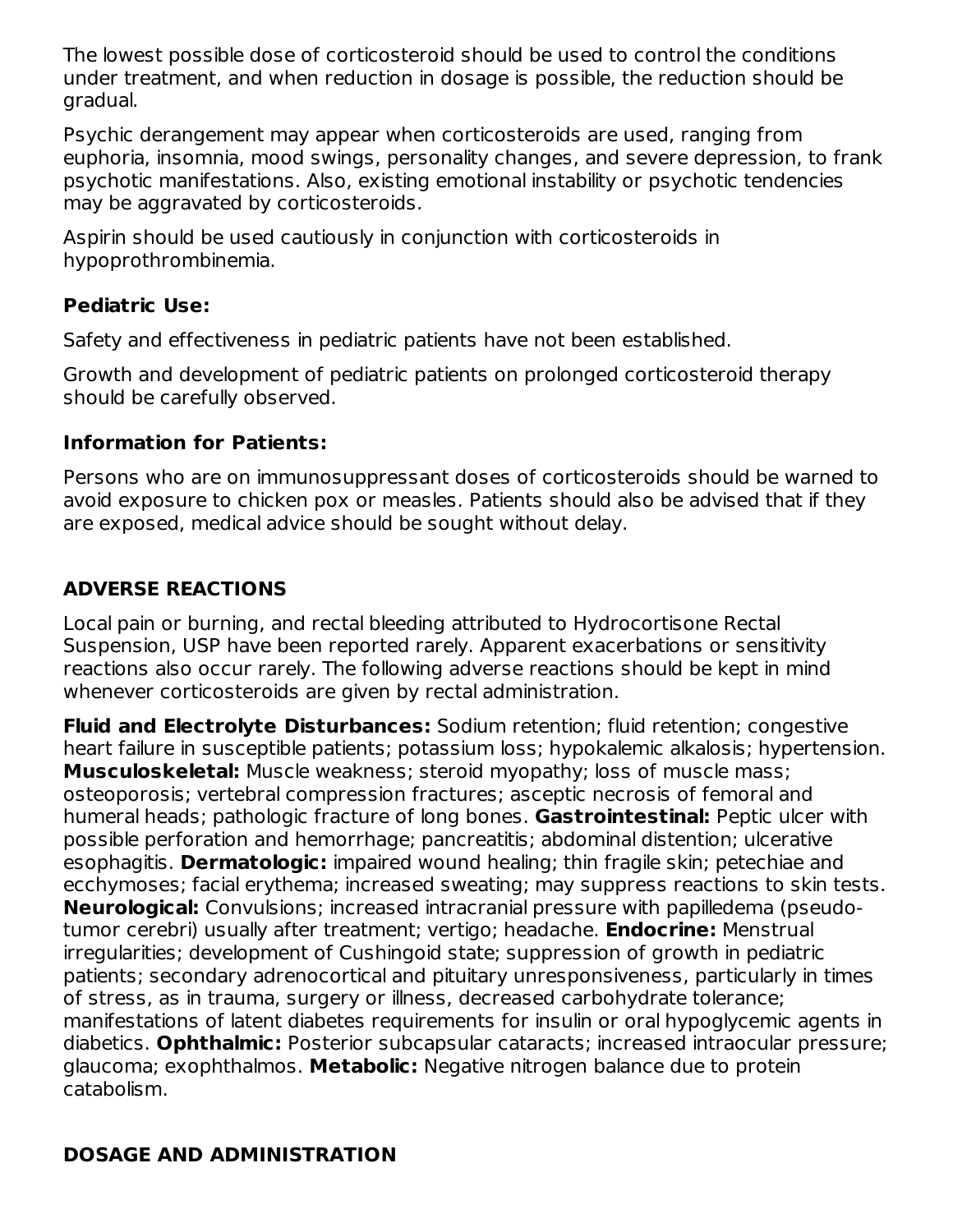The use of Hydrocortisone Rectal Suspension, USP Hydrocortisone retention enema is predicated upon the concomitant use of modern supportive measures such as rational dietary control, sedatives, antidiarrheal agents, antibacterial therapy, blood replacement if necessary, etc.

The usual course of therapy is one Hydrocortisone Rectal Suspension, USP nightly for 21 days, or until the patient comes into remission both clinically and proctologically. Clinical symptoms usually subside promptly within 3 to 5 days. Improvement in the appearance of the mucosa, as seen by sigmoidoscopic examination, may lag somewhat behind clinical improvement. Difficult cases may require as long as 2 or 3 months of Hydrocortisone Rectal Suspension, USP treatment. Where the course of therapy extends beyond 21 days, Hydrocortisone Rectal Suspension, USP should be discontinued gradually by reducing administration to every other night for 2 or 3 weeks.

If clinical or proctologic improvement fails to occur within 2 or 3 weeks after starting Hydrocortisone Rectal Suspension, USP, discontinue its use.

Symptomatic improvement, evidenced by decreased diarrhea and bleeding; weight gain; improved appetite; lessened fever; and decrease in leukocytosis, may be misleading and should not be used as the sole criterion in judging efficacy. Sigmoidoscopic examination and X-ray visualization are essential for adequate monitoring of ulcerative colitis. Biopsy is useful for differential diagnosis.

Patient instructions for administering Hydrocortisone Rectal Suspension, USP are enclosed in each box. It is recommended that the patient lie on their left side during administration and for 30 minutes thereafter, so that the fluid will distribute throughout the left colon. Every effort should be made to retain the enema for at least an hour and preferably, all night. This may be facilitated by prior sedation and/or antidiarrheal medication, especially early in therapy when the urge to evacuate is great.

# **HOW SUPPLIED**

Hydrocortisone Rectal Suspension, USP (Retention) 100 mg/60 mL, is supplied as disposable single-dose bottles with lubricated rectal applicator tips, in boxes of seven x 60 mL (NDC 62135-020-07), boxes of one x 60 mL (NDC 62135-020-46) and boxes of three x seven x 60 mL (NDC 62135-020-21).

Store at controlled room temperature 20° to 25°C (68° to 77°F). [see USP Controlled Room Temperature]

### **Rx Only**

Manufactured for: Chartwell RX, LLC. Congers, NY 10920

Made in USA

L70536 Rev: 10/2021

# **PATIENT INSTRUCTIONS**

#### **How to use the retention enema:**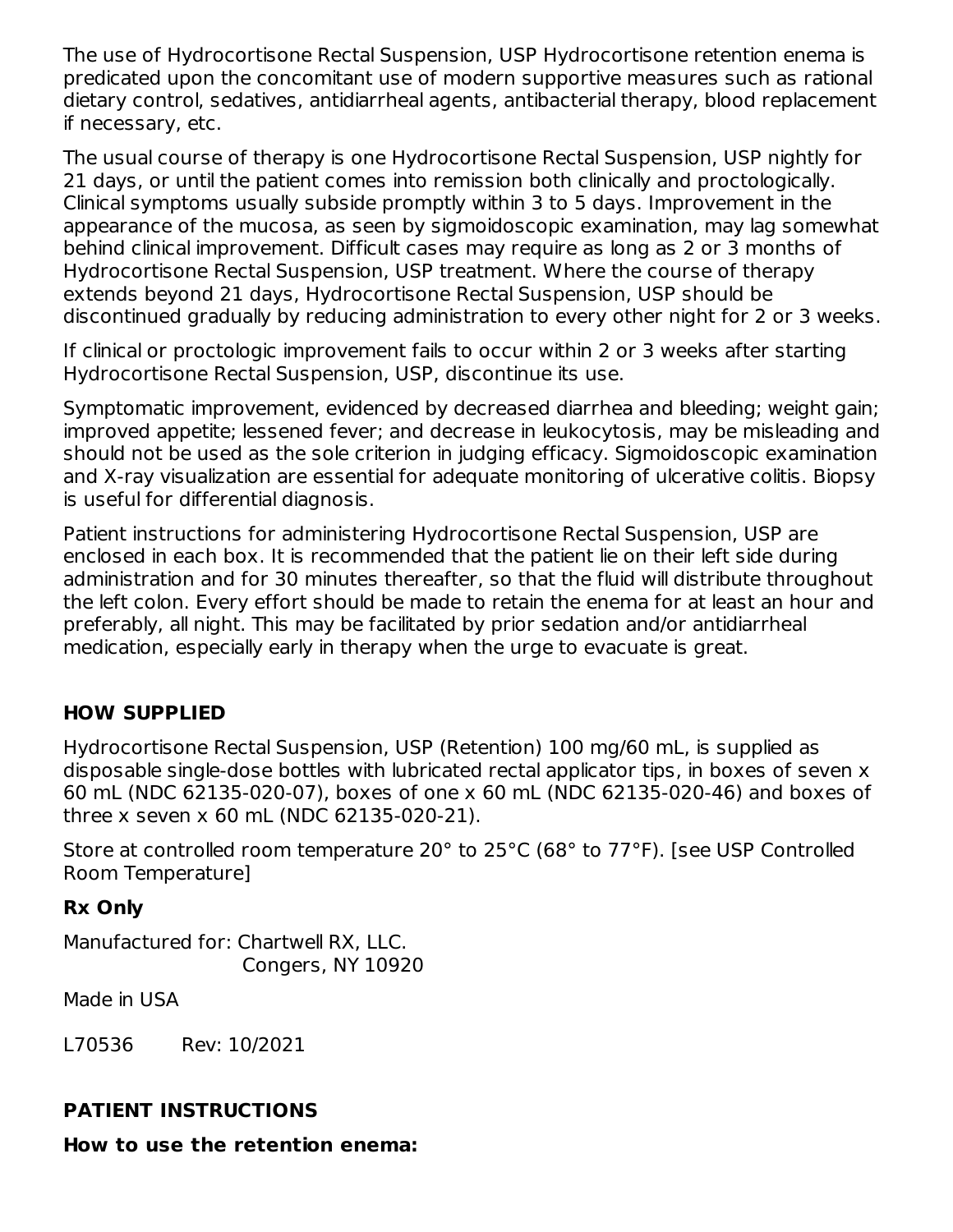Best results are achieved if the bowel is emptied immediately before the enema is given.

### **1 Preparing the Medication for Administration**

**a** Shake the bottle well to make sure that the suspension is homogeneous.

**b** Remove the protective sheath from the applicator tip. Hold the bottle at the neck so as not to cause any of the medication to be discharged.



### **2 Assuming the Correct Body Position**

**a** Best results are obtained by lying on left side with the left leg extended and the right leg flexed forward for balance.



**b** An alternative to lying on the left side is the "knee-chest" position as shown here.



### **3 Administering the Retention Enema**

**a** Gently insert the lubricated applicator tip into the rectum, pointed slightly toward the navel (umbilicus).

**b** Grasp the bottle firmly, then tilt slightly so that the nozzle is aimed toward the back, and squeeze slowly to instill the medication. Steady hand pressure will discharge most of the solution. After administering, withdraw and discard the used unit.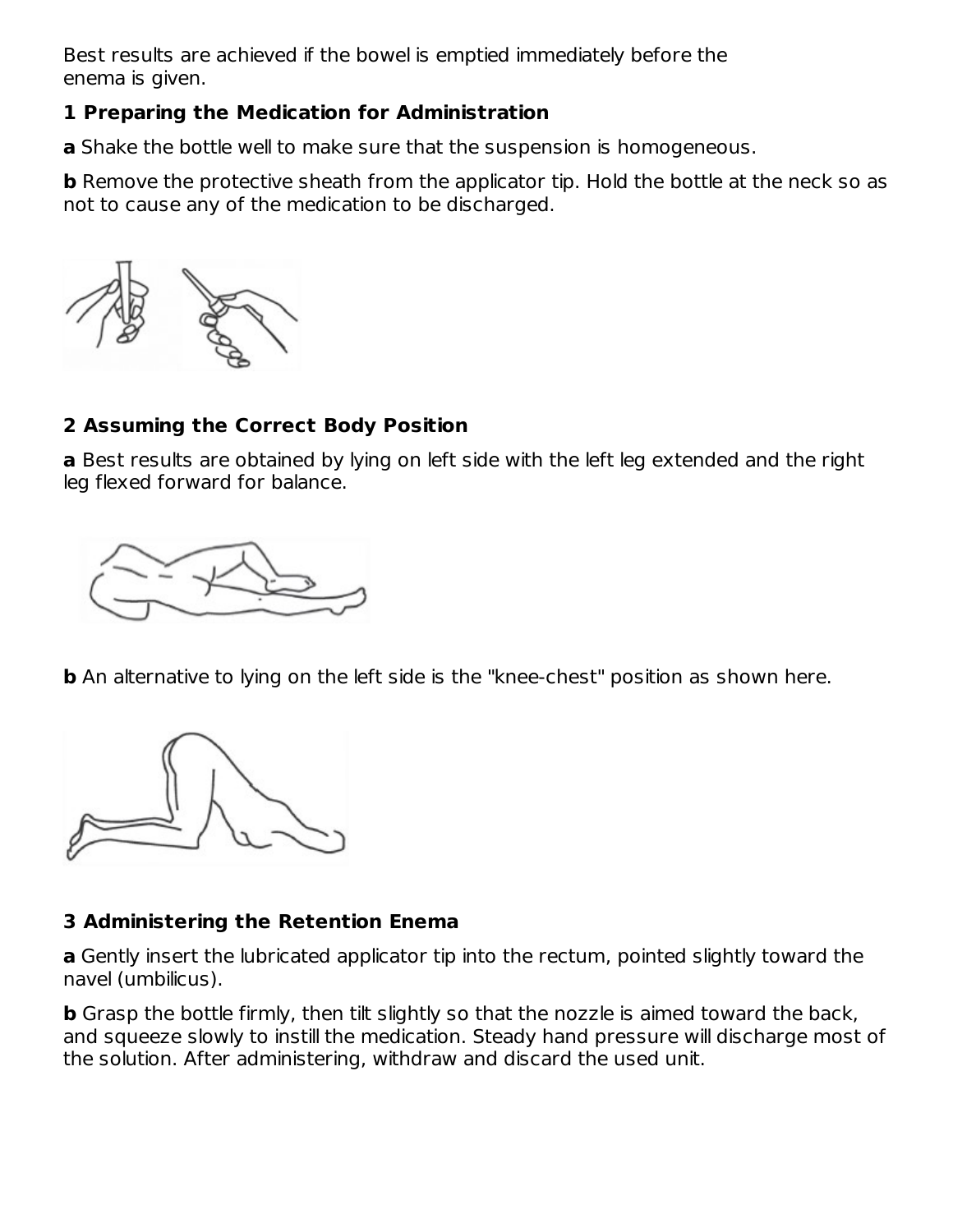

**c** Remain in position for at least 30 minutes to allow thorough distribution of the medication internally. Retain the enema all night, if possible.

Manufactured for: Chartwell RX, LLC. Congers, NY 10920

Made in USA

L70536 Rev: 10/2021

#### **PACKAGE/LABEL PRINCIPAL DISPLAY PANEL**

**Hydrocortisone Rectal Suspension, USP (Retention) 100 mg/60 ml - NDC 62135-020-46 - Carton**

|                                                                                                                                      | NDC 62135-020-46<br>Hydrocortisone                                                                                                                                                                                                                                                                                                                                                                                                                                                                                                                                                             | <b>Unit Dose</b><br>1x60mL<br>100 mg/60 mL                                  |
|--------------------------------------------------------------------------------------------------------------------------------------|------------------------------------------------------------------------------------------------------------------------------------------------------------------------------------------------------------------------------------------------------------------------------------------------------------------------------------------------------------------------------------------------------------------------------------------------------------------------------------------------------------------------------------------------------------------------------------------------|-----------------------------------------------------------------------------|
|                                                                                                                                      | <b>Chartwell Rx</b>                                                                                                                                                                                                                                                                                                                                                                                                                                                                                                                                                                            |                                                                             |
|                                                                                                                                      | <b>USUAL DOSAGE:</b> One 60 mL enema before retiring.<br>See enclosed directions for use. See package insert for additional prescribing information.<br>Each disposable unit (60 mL) contains: Hydrocortisone, 100 mg in an aqueous solution containing carbomer<br>934P, polysorbate 80, purified water, sodium hydroxide and methylparaben, 0.18% as a preservative.<br>Lubricated rectal applicator tip is coated with White Petrolatum, USP.<br><b>FOR RECTAL USE ONLY.</b><br><b>SHAKE WELL BEFORE USE.</b><br>Store at 20° to 25°C (68° to 77°F). [see USP Controlled Room Temperature]. | <b>Rx Only</b><br>Manufactured For: Chartwell RX, LLC.<br>Congers, NY 10920 |
| NDC 821 35-020-46<br><b>Hydi Yocorti Sone</b><br>Rectal Suspension, USP (Retention)<br>GIN: 00382135020460<br><b>MVARNISHED AREA</b> | NDC 62135-020-46<br>Hydrocortisone<br>Rectal Suspension, USP (Retention)<br><b>Chartwell Rx</b>                                                                                                                                                                                                                                                                                                                                                                                                                                                                                                | <b>Unit Dose</b><br>1x60mL<br>100 mg/60 mL                                  |
|                                                                                                                                      |                                                                                                                                                                                                                                                                                                                                                                                                                                                                                                                                                                                                |                                                                             |
|                                                                                                                                      | <b>INSTRUCTIONS</b>                                                                                                                                                                                                                                                                                                                                                                                                                                                                                                                                                                            |                                                                             |
|                                                                                                                                      |                                                                                                                                                                                                                                                                                                                                                                                                                                                                                                                                                                                                | L70538 REV. 01 01/21                                                        |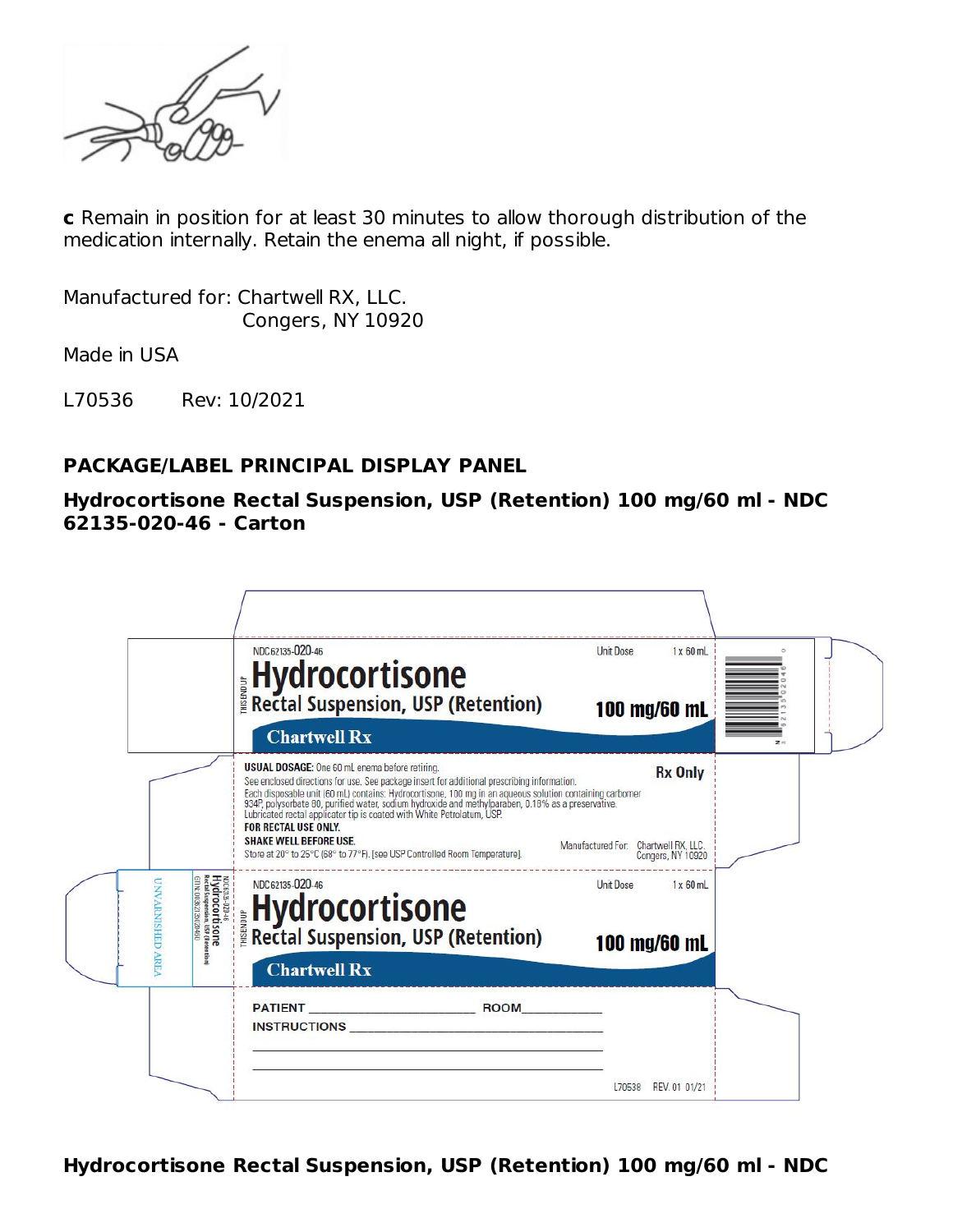| NDC 62135-020-46<br><b>Hydrocortisone</b><br>Rectal Suspension, USP<br>(Retention)<br>100 mg/60 mL           | containing carbomer 934P,<br>fied water, sodium hydroxide                                                                                                        | One 60 mL enema daily before<br>$^{\circ}$ C (68 $^{\circ}$ to $77^{\circ}$ F). [see USP                                          | LLC<br>0920<br>준                                                                 | Made in U.S.<br>REV. 01 12/20<br>L70537 | O                 |
|--------------------------------------------------------------------------------------------------------------|------------------------------------------------------------------------------------------------------------------------------------------------------------------|-----------------------------------------------------------------------------------------------------------------------------------|----------------------------------------------------------------------------------|-----------------------------------------|-------------------|
| <b>Rx Only</b><br><b>FOR RECTAL USE ONLY</b><br><b>SHAKE WELL BEFORE USE</b><br>60 mL<br><b>Chartwell Rx</b> | Each disposable unit (60 mL) contains<br>$100 \, \text{mg}$<br>solution<br>0.18%<br>puri<br>nethylparaben,<br>polysorbate 80,<br>Hydrocortisone.<br>n an aqueous | lemperature<br><b>DOSAGE:</b><br>Ř<br>Room<br>$\mathbf{e}$<br>$20^{\circ}$<br>Controlled<br>Store at<br><b>USUAL</b><br>retiring. | See carton for patient instructions<br>Manufactured For: Chartwell<br>Congers, l | GTIN: 00362135020460                    | o<br>$\mathbf{z}$ |

**Hydrocortisone Rectal Suspension, USP (Retention) 100 mg/60 ml - Unit Dose 7 x 60 ml - NDC 62135-020-07 - Carton**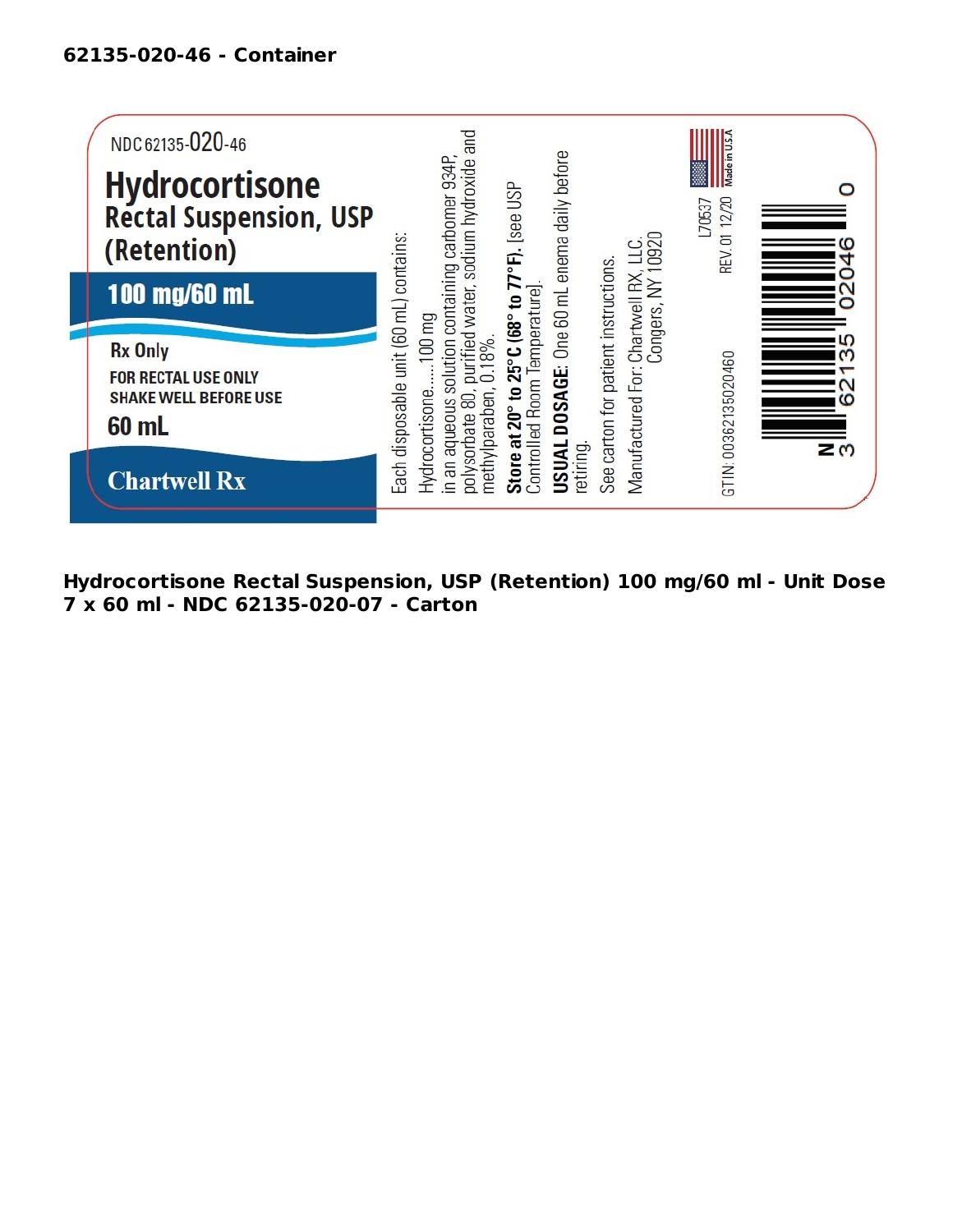

**Hydrocortisone Rectal Suspension, USP (Retention) 100 mg/60 ml - 3 Cartons of 7 x 60 ml - NDC 62135-020-21 - Container**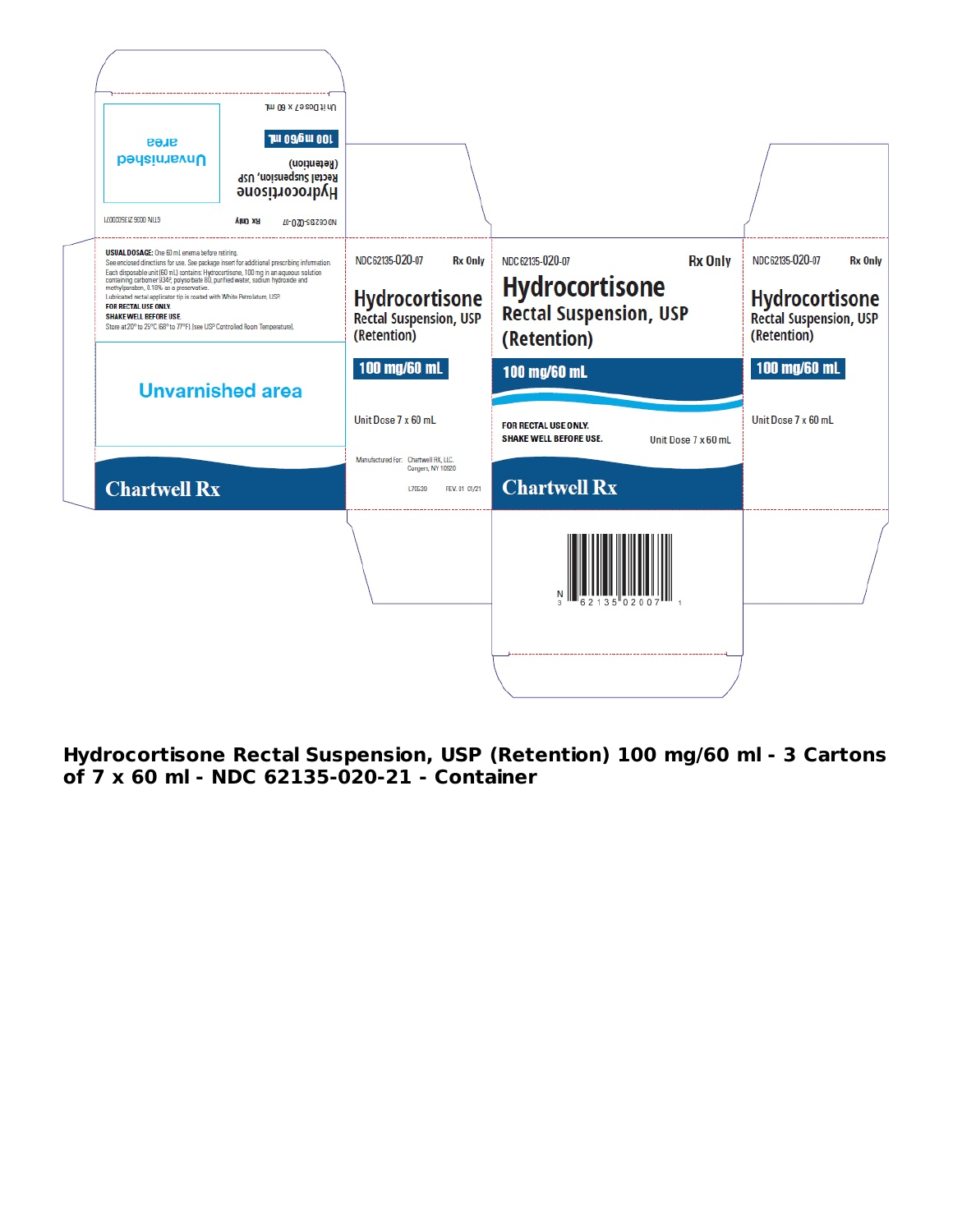| NDC 62135-020-21<br><b>Hydrocortisone</b><br>Rectal Suspension, USP<br>(Retention)                                            | Made in U.S.A<br>polysorbate 80,<br>N<br>170735<br>REV.01 10/21                                                                                                                                                                                                                                                                                                                                                                                             | Area      |
|-------------------------------------------------------------------------------------------------------------------------------|-------------------------------------------------------------------------------------------------------------------------------------------------------------------------------------------------------------------------------------------------------------------------------------------------------------------------------------------------------------------------------------------------------------------------------------------------------------|-----------|
| 100 mg/60 mL                                                                                                                  |                                                                                                                                                                                                                                                                                                                                                                                                                                                             |           |
| <b>Rx Only</b><br><b>FOR RECTAL USE ONLY</b><br><b>SHAKE WELL BEFORE USE</b><br>3 CARTONS OF 7 x 60 mL<br><b>Chartwell Rx</b> | Store at 20° to 25°C (68° to 77°F). [see USP Controlled Room<br>ourified water, sodium hydroxide and methylparaben, 0.18%.<br>USUAL DOSAGE: One 60 mL enema daily before retiring<br>n an aqueous solution containing carbomer 934P,<br>Congers, NY 10920<br>Each disposable unit (60 mL) contains:<br>Manufactured For: Chartwell RX, LLI<br>See carton for patient instructions<br>М<br>Hydrocortisone100 mg<br>GTIN: 00362135020217<br>lemperature<br>ZM | rarnished |

| <b>HYDROCORTISONE RECTAL SUSPENSION (RETENTION)</b><br>hydrocortisone suspension  |                         |  |                                    |                        |                 |  |
|-----------------------------------------------------------------------------------|-------------------------|--|------------------------------------|------------------------|-----------------|--|
|                                                                                   |                         |  |                                    |                        |                 |  |
| <b>Product Information</b>                                                        |                         |  |                                    |                        |                 |  |
| <b>Product Type</b>                                                               | HUMAN PRESCRIPTION DRUG |  | <b>Item Code (Source)</b>          |                        | NDC:62135-020   |  |
| <b>Route of Administration</b>                                                    | <b>RECTAL</b>           |  |                                    |                        |                 |  |
|                                                                                   |                         |  |                                    |                        |                 |  |
|                                                                                   |                         |  |                                    |                        |                 |  |
| <b>Active Ingredient/Active Moiety</b>                                            |                         |  |                                    |                        |                 |  |
|                                                                                   | <b>Ingredient Name</b>  |  | <b>Basis of</b><br><b>Strength</b> |                        | <b>Strength</b> |  |
| <b>HYDROCORTISONE</b> (UNII: W4X0X7BPI) (HYDROCORTISONE -<br>UNII: W4X0X7BPJ)     |                         |  | <b>HYDROCORTISONE</b>              | $100$ mg<br>in $60$ mL |                 |  |
|                                                                                   |                         |  |                                    |                        |                 |  |
| <b>Inactive Ingredients</b>                                                       |                         |  |                                    |                        |                 |  |
| <b>Ingredient Name</b>                                                            |                         |  |                                    |                        | <b>Strength</b> |  |
| <b>CARBOMER HOMOPOLYMER TYPE B (ALLYL SUCROSE CROSSLINKED) (UNII: Z135WT9208)</b> |                         |  |                                    |                        |                 |  |
| POLYSORBATE 80 (UNII: 60ZP39ZG8H)                                                 |                         |  |                                    |                        |                 |  |
| <b>WATER (UNII: 059QF0KO0R)</b>                                                   |                         |  |                                    |                        |                 |  |
| <b>SODIUM HYDROXIDE (UNII: 55X04QC32I)</b>                                        |                         |  |                                    |                        |                 |  |
| <b>METHYLPARABEN (UNII: A2I8C7HI9T)</b>                                           |                         |  |                                    |                        |                 |  |
|                                                                                   |                         |  |                                    |                        |                 |  |
|                                                                                   |                         |  |                                    |                        |                 |  |
|                                                                                   |                         |  |                                    |                        |                 |  |